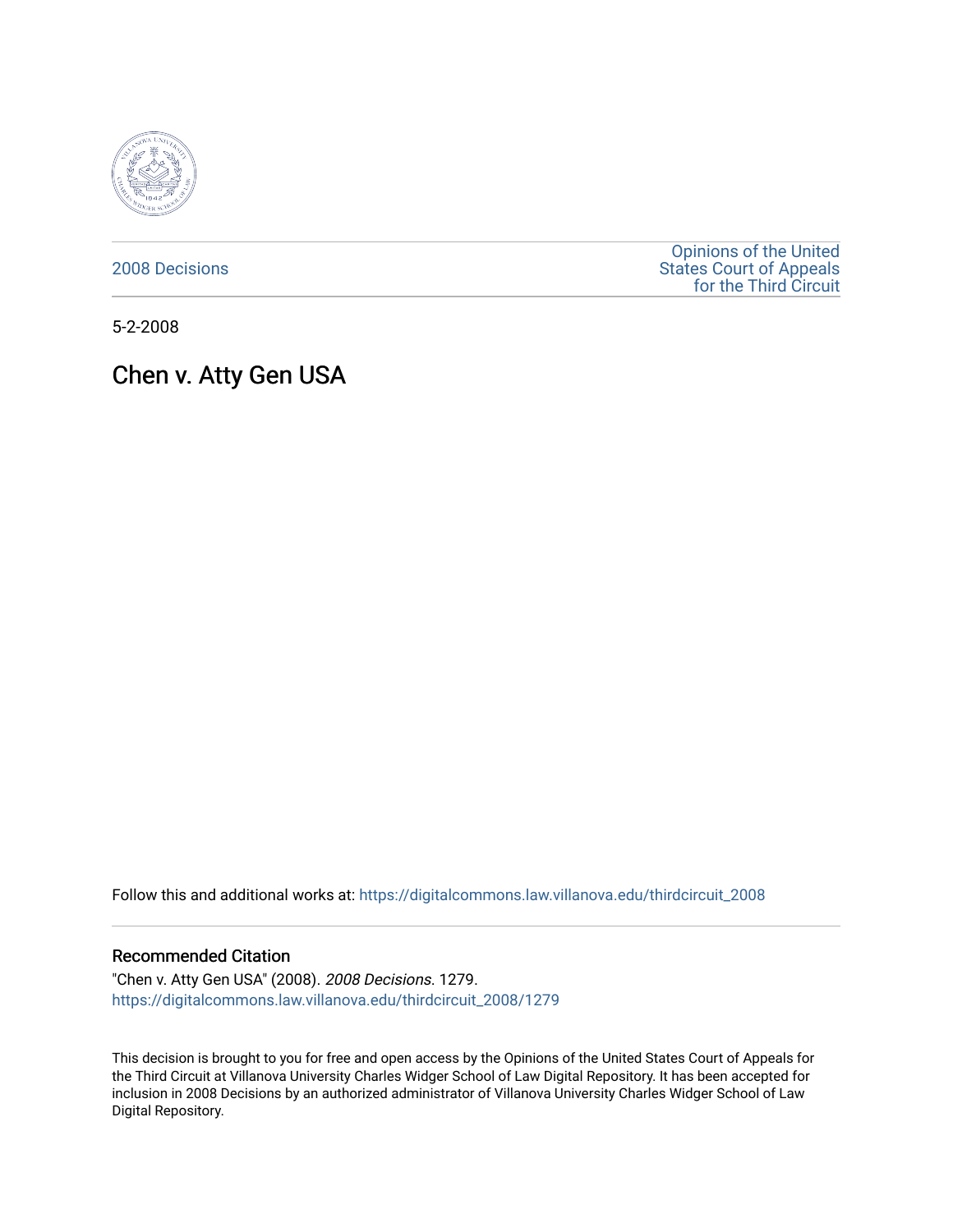#### NOT PRECEDENTIAL

# UNITED STATES COURT OF APPEALS FOR THE THIRD CIRCUIT

Case No: 06-4679

## SHEN XIANG CHEN, Petitioner

v.

ALBERTO GONZALEZ, ATTORNEY GENERAL, Respondent

 $\overline{a}$ 

 $\overline{a}$ 

 $\overline{a}$ 

 $\overline{a}$ 

On Petition for Review of a Decision of the Board of Immigration Appeals Agency No. A76-505-798 Immigration Judge: Eugene Pugliese

Submitted Pursuant to Third Circuit L.A.R. 34.1(a) February 15, 2008

Before: SLOVITER AND SMITH*, Circuit Judges*, and DIAMOND, *District Judge*\*

(Filed: May 2, 2008)

### OPINION

DIAMOND, *District Judge*.

The Honorable Gustave Diamond, Senior District Judge for the Western District \* of Pennsylvania, sitting by designation.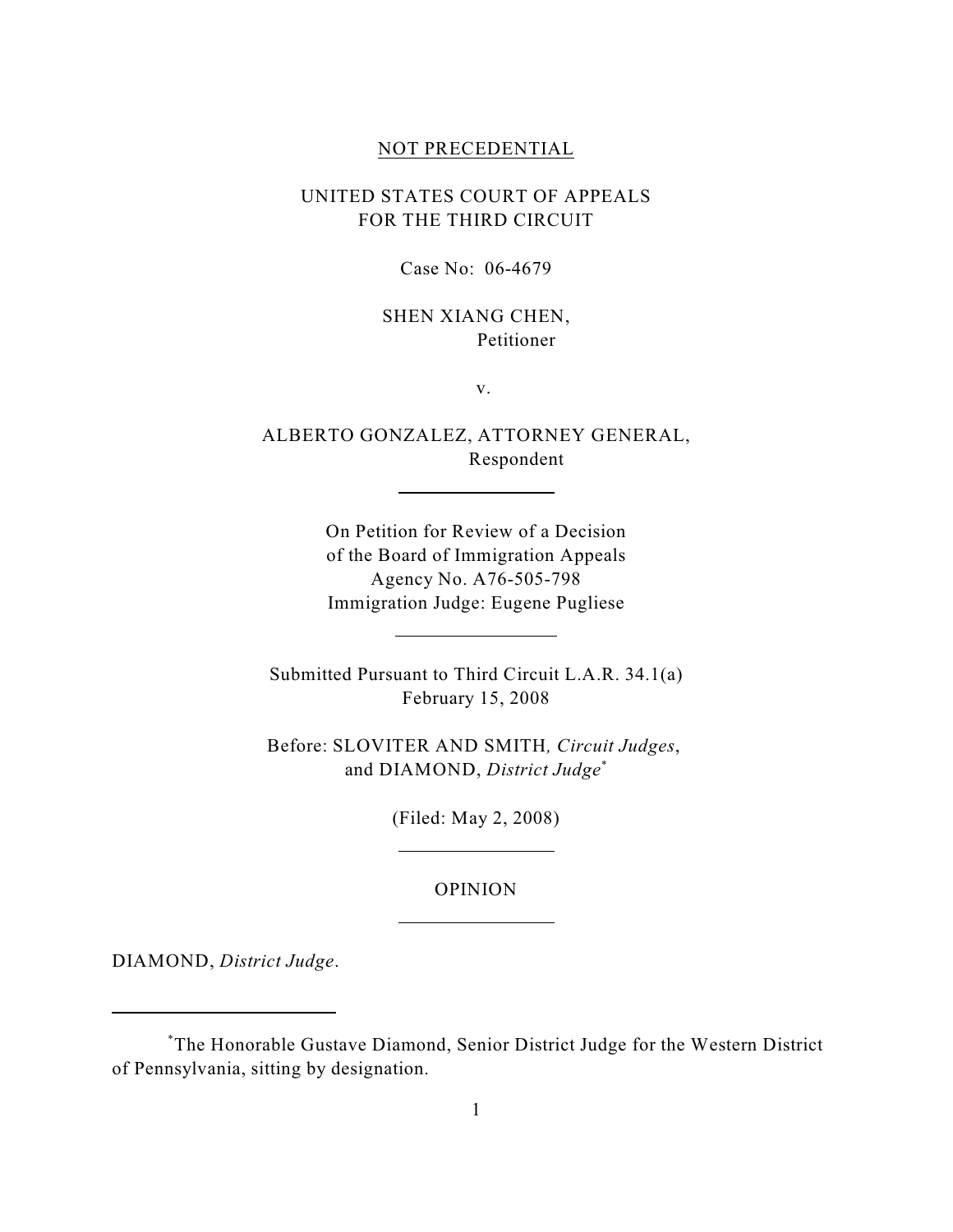Shen Xiang Chen, a Chinese national, seeks review of a final order of removal issued by the Board of Immigration Appeals ("BIA") affirming a decision of the Immigration Judge ("IJ") denying Chen's applications for asylum, withholding of removal and protection under the Convention Against Torture ("CAT"). For the reasons set forth below, we will deny Chen's petition for review.

## I.

Because we write principally for the parties, we will state only the facts necessary for our analysis. In February of 2000, Chen arrived in the United States Virgin Islands and immediately was taken into custody. Removal proceedings were instituted against him for being an alien not in possession of a valid entry document. Chen filed an application, and later an amended application, for asylum, withholding of removal, and CAT protection claiming past persecution and a well-founded fear of future persecution on account of political opinion, specifically, his opposition to his girlfriend's forced abortion, his violation of China's birth control policy and his illegal departure from China.

Chen alleged in his amended application that he and his girlfriend were married in a traditional ceremony in China on March 8, 1999. However, it is not disputed that he was not legally married under Chinese law, as the Chinese government denied the couple a marriage license and refused to register the marriage because Chen's girlfriend was underage at the time. Chen's girlfriend became pregnant in August of 1999. On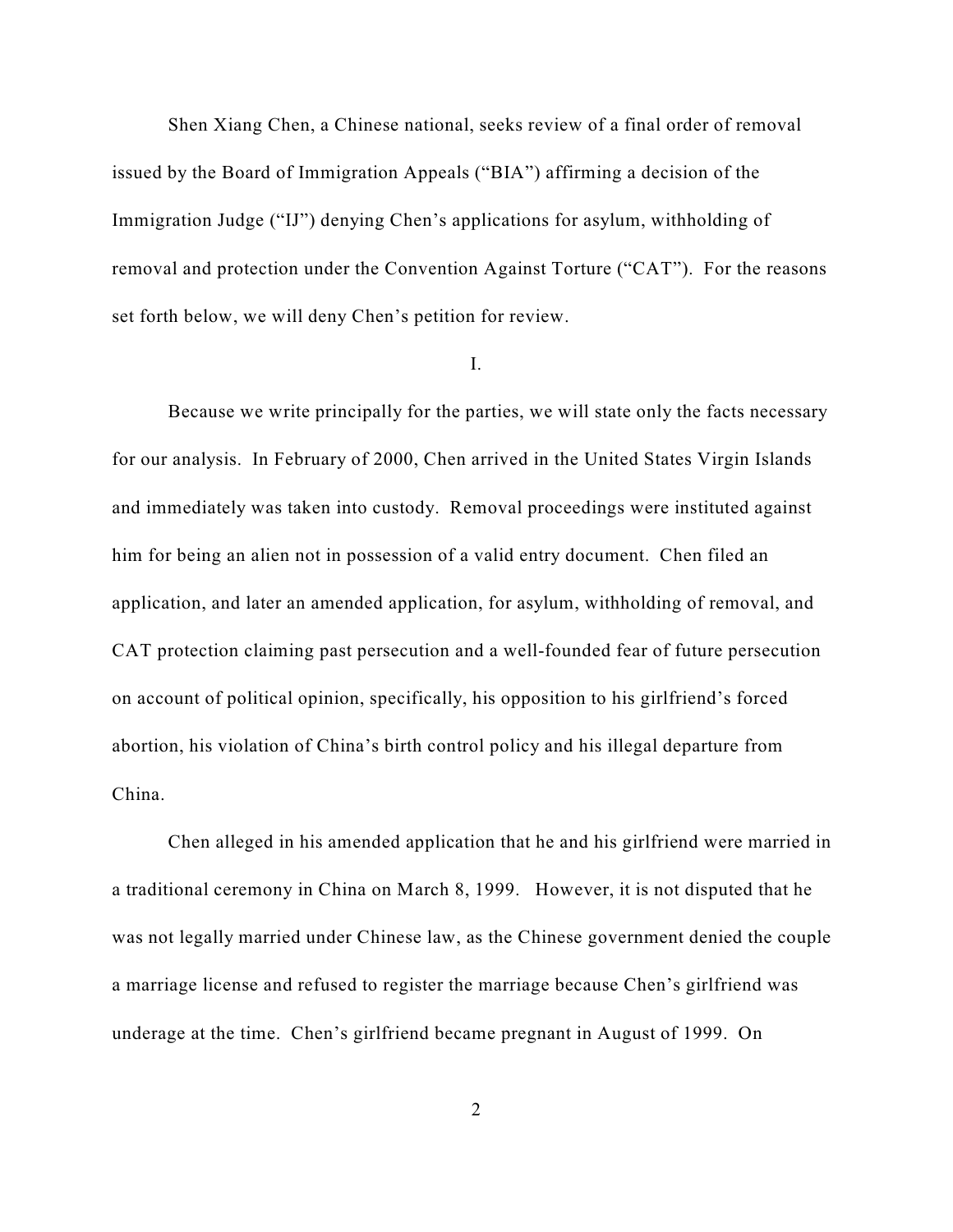November 7, 1999, officials from the local family planning office visited the home of Chen's parents, where Chen and his girlfriend were living, and took Chen's girlfriend to undergo an abortion. Chen visited the family planning office and engaged in an argument with the village leader. The next day, Chen received a subpoena to appear at the public security bureau. Chen went into hiding and subsequently was smuggled out of China. A fine was imposed on Chen for his violation of the family planning policy which Chen's father paid on behalf of his son after Chen fled.

The IJ's first decision denying Chen's applications for asylum, withholding from removal, and CAT protection was remanded by the BIA for further proceedings. On December 8, 2004, after additional hearings and the consideration of additional evidence, the IJ again denied Chen's applications. On October 5, 2006, the BIA dismissed Chen's appeal.

II.

We have jurisdiction to review the BIA's final order of removal pursuant to 8 U.S.C. §1252(a). We review the BIA's findings of fact under the "extremely deferential" substantial evidence standard. *Chen v. Attorney General of the United States*, 491 F.3d 100, 109 (3d Cir. 2007). Under this standard, the BIA's findings of fact "are conclusive unless any reasonable adjudicator would be compelled to conclude to the contrary." *Id.* (citation omitted). Determinations as to whether an asylum applicant has suffered from persecution or whether that individual has a well-founded fear of future persecution are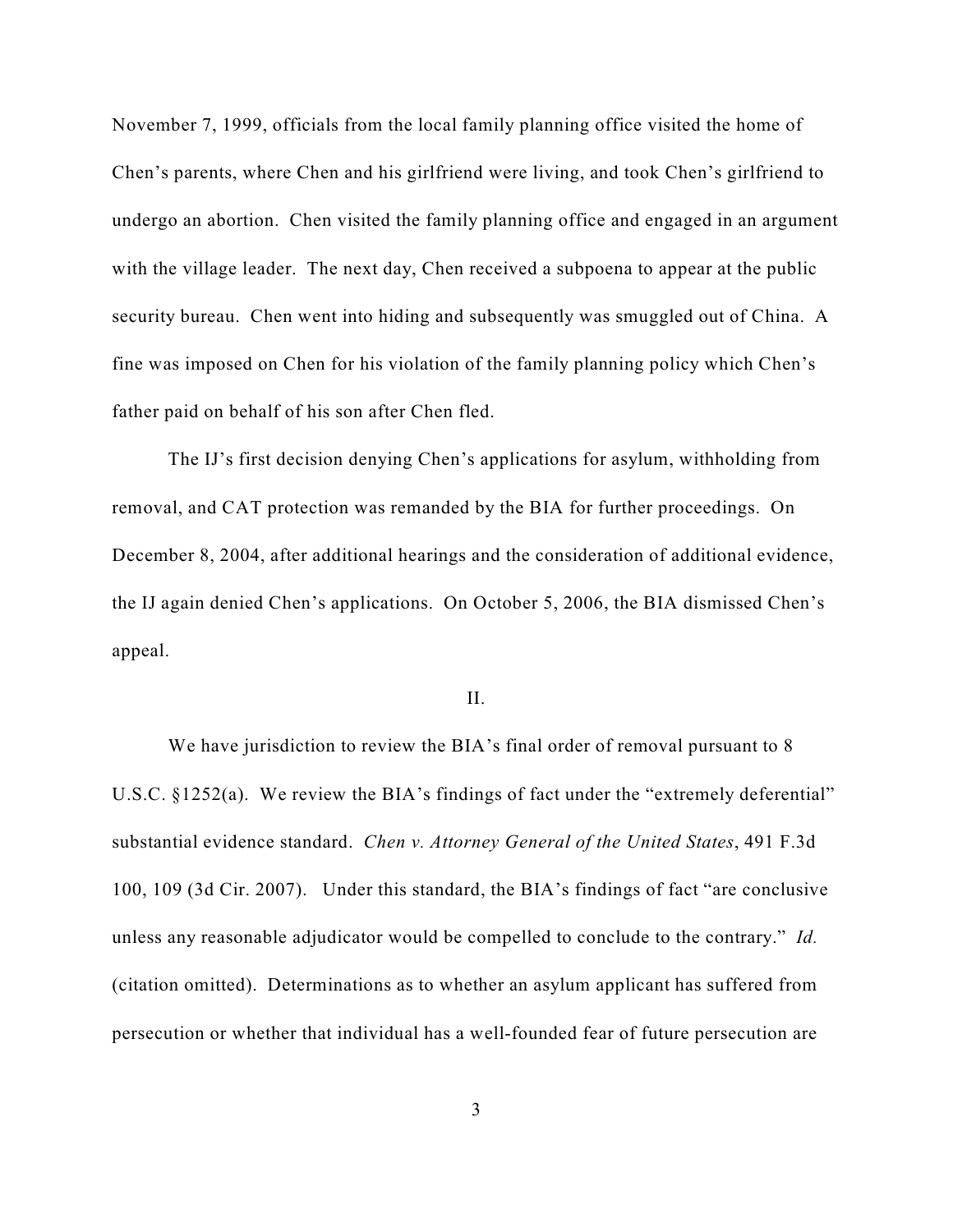factual and thus are entitled to deference. *Wang v. Gonzalez*, 405 F.3d 134, 138 (3d Cir. 2005).

#### III.

To qualify for asylum, a petitioner must show that he is a "refugee." 8 U.S.C. §  $1158(b)(1)(A)$ . An applicant may establish his status as a refugee by showing either that he has been subject to past persecution, or that he has a well founded fear of future persecution, on account of race, religion, nationality, membership in a particular social group or political opinion. 8 U.S.C.  $\S 1101(a)(42)$ . The statutory definition of refugee provides that "a person who has been forced to abort a pregnancy or undergo involuntary sterilization, or who has been persecuted for failure or refusal to undergo such a procedure or for other resistance to a coercive population control program" is "deemed to have been persecuted on account of political opinion." 8 U.S.C. § 1101(a)(42)(b).

Under the foregoing provision, the BIA allows one spouse's persecution or fear of persecution based upon a forced abortion or involuntary sterilization to be imputed to the other spouse, *Matter of C-Y-Z*, 21 I. & N. Dec. 915 (BIA 1997) and *In re S-L-L,* 24 I. & N. Dec. 1 (BIA 2006), and we recently upheld the BIA's interpretation of this provision as reasonable. *Chen*, 491 F.3d at 108.

Chen seeks asylum under  $\S 1101(a)(42)(b)$ . However, the BIA has limited its interpretation of this provision in *C-Y-Z* to applicants who are legally married under Chinese law. *In re S-L-L,* 24 I. & N. Dec. at 4. Here, it is undisputed that Chen and his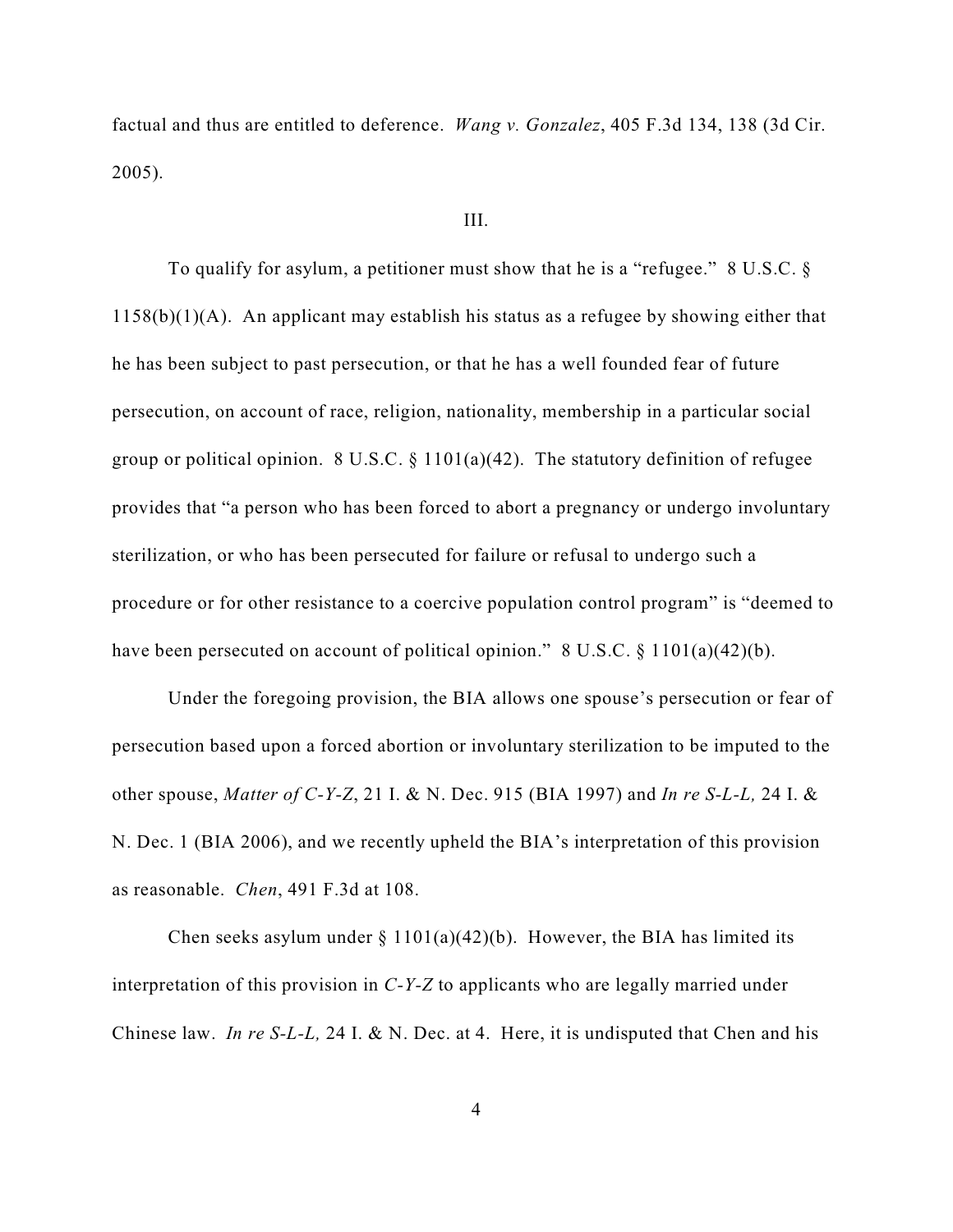girlfriend were not legally married under Chinese law, and *S-L-L* has clarified that the *C-Y-Z* rule does not apply to unmarried applicants claiming persecution based on a partner's abortion or sterilization. *Id; see also Chen v. Ashcroft*, 381 F.3d 221 (3d Cir. 2004) (deferring to BIA's distinction between married and unmarried couples).Thus, Chen's only possible recourse under  $\S 1101(a)(42)(b)$  would be to establish persecution or fear of future persecution based upon "other resistance to a coercive population control program." *Id.*

Substantial evidence supports the BIA's conclusion that Chen fails to qualify for asylum under § 1101(a)(42)(b), as the record fails to show that, even assuming *arguendo* that Chen's argument with the village leader regarding his girlfriend's abortion could be construed to constitute "other resistance to a coercive population control program", there is no evidence in the record that he was persecuted, or has a reasonable fear of future persecution, based upon such resistance. Chen was never arrested for his argument and the BIA's conclusion that the mere issuance of a subpoena for him to appear at the police station, without more, is not tantamount to persecution is entitled to deference. *See Li v. Attorney General of the United States*, 400 F.3d 157, 166-67 (3d Cir. 2005)(persecution defined as "threats to life, confinement, torture, and economic restrictions so severe that they constitute a threat to life or freedom."). Moreover, the BIA's conclusion that Chen's fear of future persecution, based either on his defiance of the subpoena or his illegal departure from China, is merely speculative is supported by substantial evidence in light